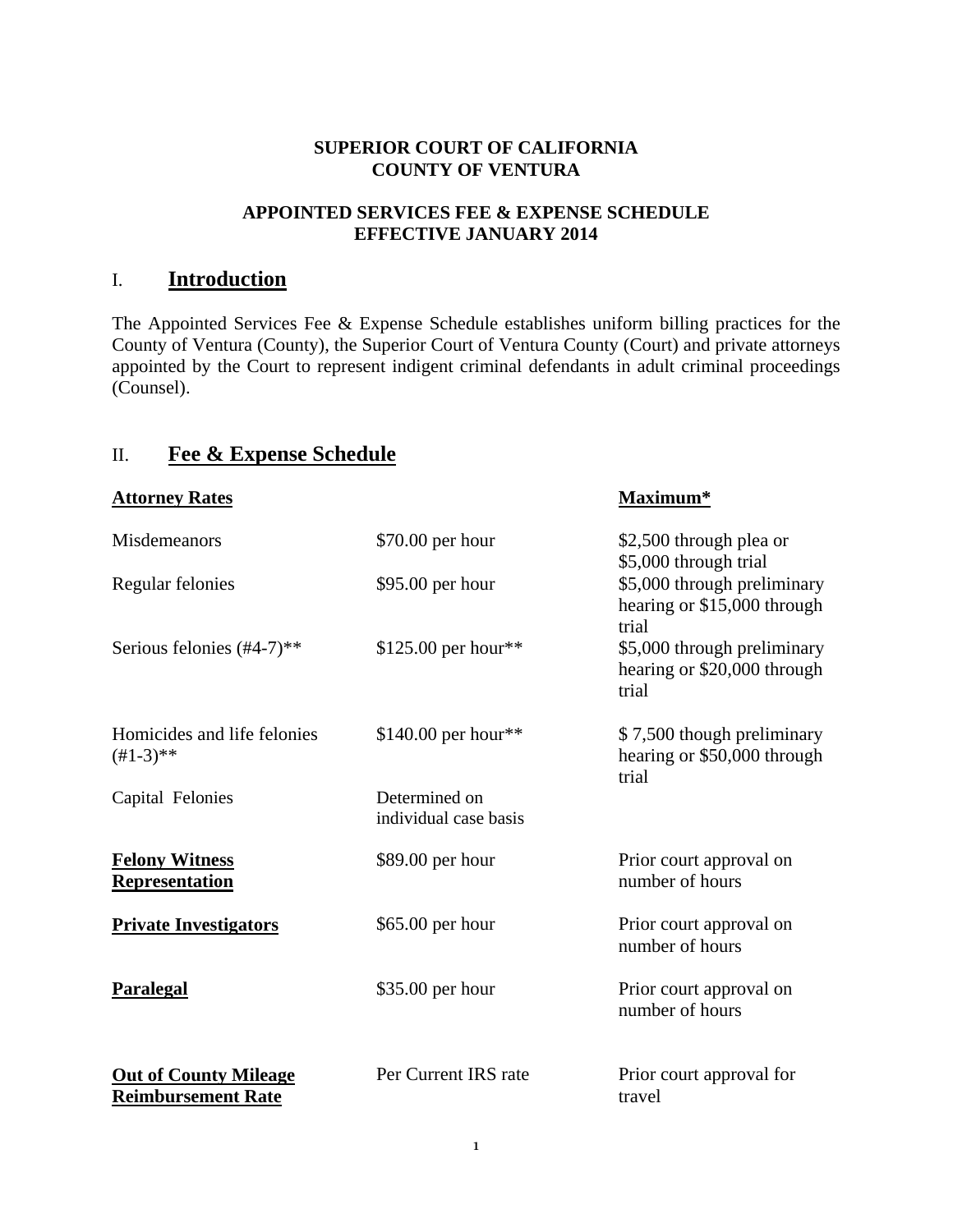**\*If appointed counsel seeks compensation at a higher hourly rate or above the maximum amounts, he/she must file a declaration justifying that such services are "necessary" to enable counsel to render legally adequate defense services.** (Penal Code section 987.3 and Ventura Superior Court, Local Rule 21.03.B.3.)

**NOTE:** If at any point in the proceedings, charges are changed to a different case type, the hourly rate of compensation will be changed accordingly from that point forward.

\*\*The definition for Homicide and Life Felonies are #s 1-3 and Serious Felonies includes #s 4-7 but is not limited to the following:

- 1. All felonies punishable by life imprisonment
- 2. Attempted murder (Penal Code sections 664)
- 3. Voluntary manslaughter (Penal Code section 192(a))
- 4. All felony sex crimes requiring registration under Penal Code section 290:

(Only Statutory rape (Penal Code section 261.5) would not be a serious felony)

- 5. Any felony in which it is alleged that a firearm was used pursuant to Penal Code sections 12022.53 (c) and  $(d)^{1}$
- 6. Three or more incidents of the following crimes:

 a. Residential burglary (i.e. three or more different premises- not just three victims) b. Assault with personal use of a weapon alleged as an enhancement or great bodily injury alleged as an enhancement

c. Robbery, attempted robbery or carjacking

 For the purpose of this section, three or more incidents contemplates three different times and locations, not just three different victims

7. Arson of an inhabited dwelling (Penal Code section 451(b))

# III. **Billing Guidelines**

A. Terms and Conditions

<u> 1989 - Jan Samuel Barbara, político establecido de la provincia de la provincia de la provincia de la provinci</u>

- 1. The Court expects that attorneys will bill for attorney work only and use investigators for investigative work. For example, investigator work includes, but is not limited to: arranging clothes/dress out for client for jury trial; coordinating witnesses' presence at hearings; serving subpoenas; interviewing witnesses, etc. The Court reserves the right to reduce the rate on attorney bills from the attorney rate to the investigator rate for investigator type work performed by the attorney.
- 2. Clerical/administrative work will not be billed to the County. For example, such work includes, but is not limited to: filing, copying, scheduling, or transcribing.
- 3. Attorneys will bill for actual time only, rounded up to the nearest tenth of an hour (.10). Billing can also be calculated by the quarter or half hour, if appropriate. Double or multiple billing will not be tolerated. For example, if an attorney is called to court for an appointment to represent a client who has one new file and one probation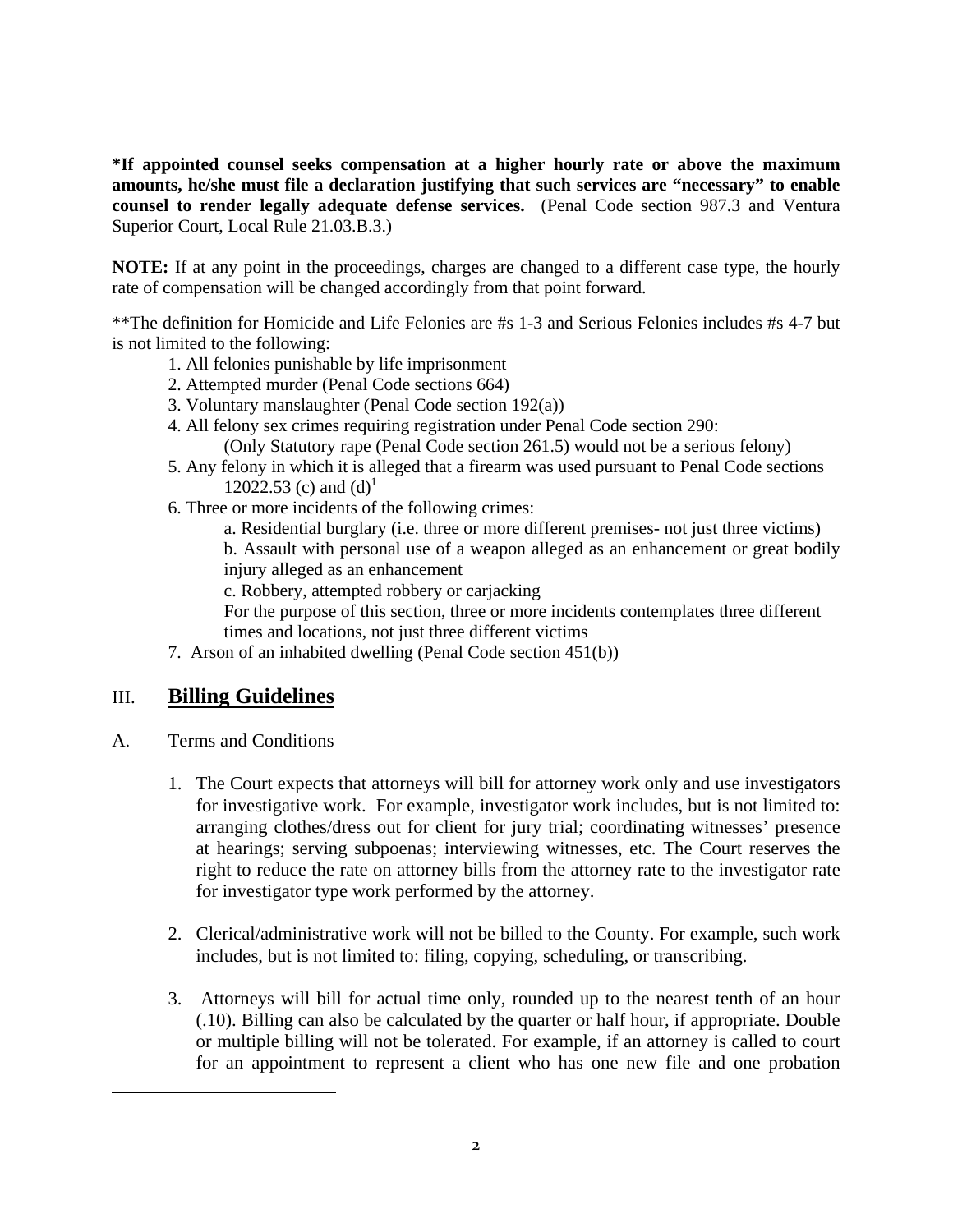violation file; the attorney will bill for the actual time to accept the appointment and review each file, and not one hour for each file, assuming the total time spent on review of both files was one hour.

- 4. There will be no "bundling of services," and therefore each legal task must be itemized. Attorneys should not list multiple activities under one billing time allotment.
- 5. The Court and the County reserve the right to review all bills for accuracy and accountability.
- 6. The Court will carefully review all claims and the Supervising Criminal Judge will reduce or deny any amounts deemed to be excessive.
- 7. Requests for transcription will be made ex parte to the Court. Every effort will be made to meet and confer with the other litigants in the case, to include the District Attorney's Office, to avoid duplicitous and excessive transcription in multiple codefendant matters prior to requesting transcripts.
- 8. Requests for auxiliary defense services and fees must describe the work needed; the hourly rate requested, and the estimated number of hours to complete. The Court reserves the right to reduce the requested total amount.
- 9. Any requests for payment of auxiliary defense services already performed yet not previously requested or approved will be denied absent unusual and exigent circumstances.
- 10. Services billed must be performed by persons authorized by the Court. To avoid delay in processing and payment the proposed appointment order should state the law firm name and or the attorney names that will perform work on the matter. Work shall not be sub-contracted out without prior court approval.
- 11. Travel time outside the County requires pre-approval by the Court, and actual expenses will be reimbursed according to current IRS rates and County policy.
- B. Submission of Claims to Court
	- 1. A completed, signed and dated "Court-Appointed Claim Form" and the following information should be included with your submission:
		- a. Vendor invoice.
		- b. Original receipts and proof for any court-approved activity.
		- c. Court order describing the person or firm appointed to the case.
	- 2. Claims can be mailed or hand delivered to Ventura Superior Court Fiscal Services, 800 South Victoria Avenue, P.O. Box 6489, Ventura, CA 93006-6489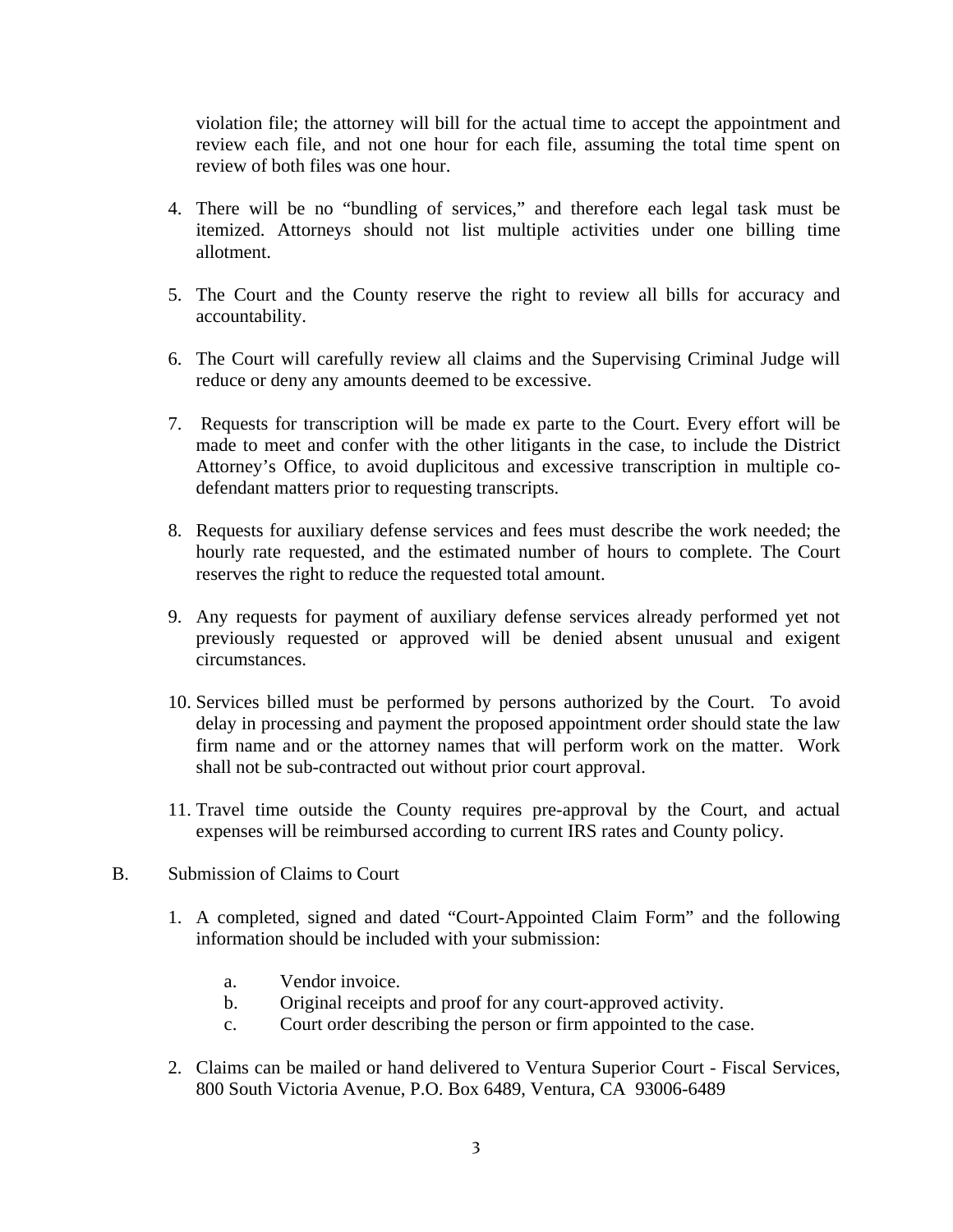- 3. For your convenience we have provided several forms which may be helpful when submitting a claim.
	- a. Ventura County Court-Appointed Claim Form to request payment (Required)
	- b. A sample completed Ventura County Court-Appointed Claim Form
	- c. W9 Vendor Registration Form (Required if you are a new vendor in the County Auditor's system. If in doubt, submit this form.)
	- d. A sample invoice listing services performed
	- e. Vendor Claim Packet Check List
- C. Required Supporting Detail for Vendor Invoices
	- 1. Vendor's name, Defendant's name, court case number, invoice date, total amount billed.
	- 2. Service description in sufficient detail to determine the nature of the activity, such as:
		- a. Month, day, year, number of hours(s), and charge per hour for each service claimed.
		- b. Name and title of person performing the service.
	- 3. Do not use acronyms unless defined on invoice.
	- 4. Second and subsequent invoices must include a total of cumulative hours and services previously rendered and the amount already paid or owing from the County.
	- 5. Court-approved mileage costs are for travel outside of Ventura County. The current mileage rate is set according to IRS standards and subject to change periodically. Out of county mileage claims must be supported by an Internet based mapping printout showing actual miles driven.
- D. Non-Reimbursable Costs

#### **The County will NOT reimburse the following costs:**

- 1. Expungement requests or termination of probation requests per PC 1203.4. These matters will be handled by the Public Defender for indigent defendants.
- 2. Telephone charges
- 3. Clerical/administrative or messenger services.
- 4. Postage, Fax charges or office supplies.
- 5. Mileage for travel within Ventura County.